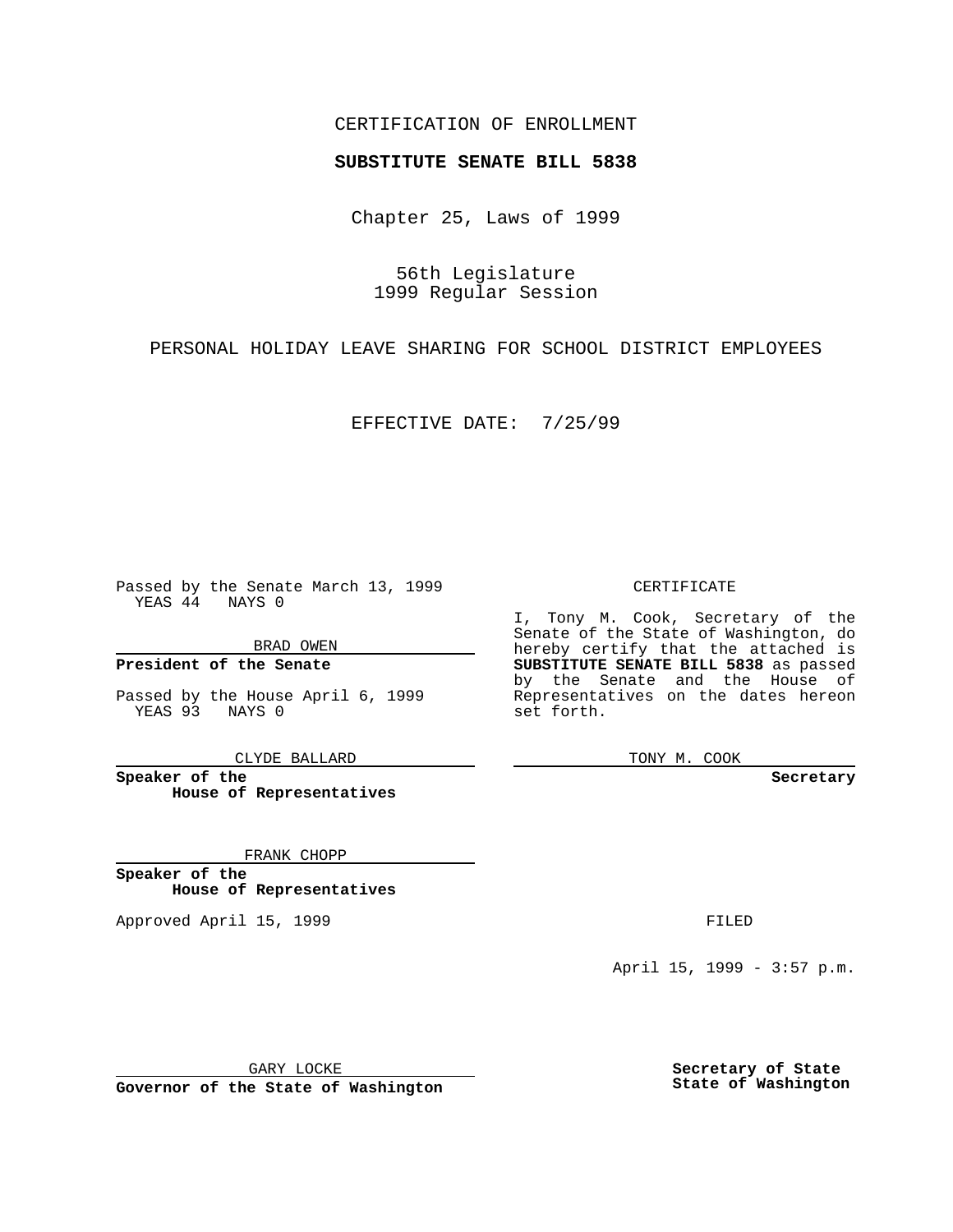## **SUBSTITUTE SENATE BILL 5838** \_\_\_\_\_\_\_\_\_\_\_\_\_\_\_\_\_\_\_\_\_\_\_\_\_\_\_\_\_\_\_\_\_\_\_\_\_\_\_\_\_\_\_\_\_\_\_

\_\_\_\_\_\_\_\_\_\_\_\_\_\_\_\_\_\_\_\_\_\_\_\_\_\_\_\_\_\_\_\_\_\_\_\_\_\_\_\_\_\_\_\_\_\_\_

Passed Legislature - 1999 Regular Session

#### **State of Washington 56th Legislature 1999 Regular Session**

**By** Senate Committee on Education (originally sponsored by Senators McAuliffe, Eide and Rasmussen)

Read first time 03/03/1999.

 AN ACT Relating to personal holiday leave sharing for school district employees; and amending RCW 41.04.665.

BE IT ENACTED BY THE LEGISLATURE OF THE STATE OF WASHINGTON:

 **Sec. 1.** RCW 41.04.665 and 1996 c 176 s 1 are each amended to read as follows:

 (1) An agency head may permit an employee to receive leave under this section if:

 (a) The employee suffers from, or has a relative or household member suffering from, an illness, injury, impairment, or physical or mental condition which is of an extraordinary or severe nature and which has caused, or is likely to cause, the employee to:

(i) Go on leave without pay status; or

(ii) Terminate state employment;

 (b) The employee's absence and the use of shared leave are 15 justified;

 (c) The employee has depleted or will shortly deplete his or her 17 annual leave and sick leave reserves;

 (d) The employee has abided by agency rules regarding sick leave use; and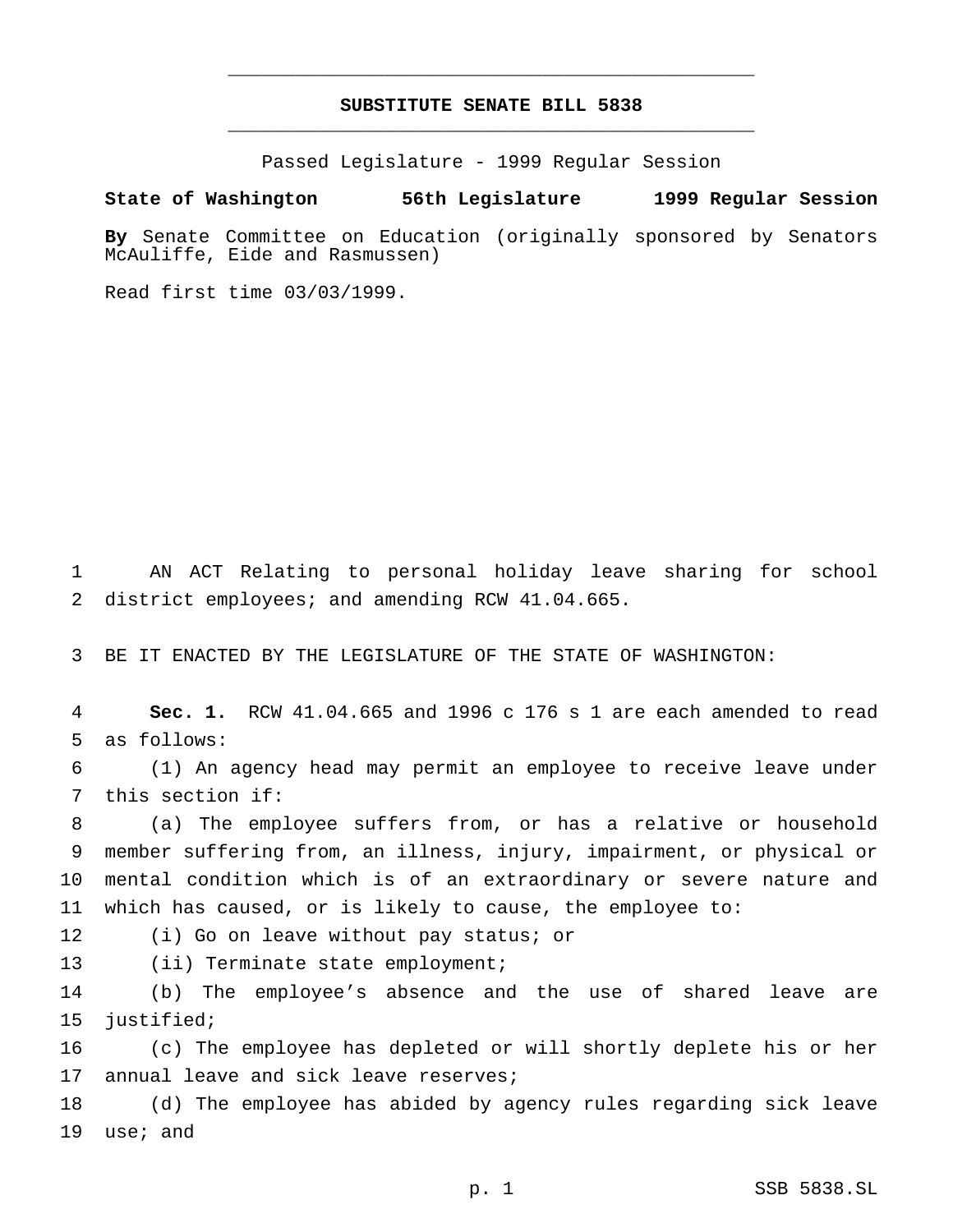(e) The employee has diligently pursued and been found to be ineligible for benefits under chapter 51.32 RCW.

 (2) The agency head shall determine the amount of leave, if any, which an employee may receive under this section. However, an employee shall not receive a total of more than two hundred sixty-one days of leave.

 (3) An employee may transfer annual leave, sick leave, and his or her personal holiday, as follows:

 (a) An employee who has an accrued annual leave balance of more than ten days may request that the head of the agency for which the employee works transfer a specified amount of annual leave to another employee authorized to receive leave under subsection (1) of this section. In no event may the employee request a transfer of an amount of leave that would result in his or her annual leave account going below ten days. For purposes of this subsection (3)(a), annual leave does not accrue if the employee receives compensation in lieu of accumulating a balance of annual leave.

 (b) An employee may transfer a specified amount of sick leave to an employee requesting shared leave only when the donating employee retains a minimum of four hundred eighty hours of sick leave after the transfer. In no event may such an employee request a transfer of more than six days of sick leave during any twelve-month period.

23 (c) An employee may transfer, under the provisions of this section 24 relating to the transfer of leave, all or part of his or her personal 25 holiday, as that term is defined under RCW 1.16.050, ((under the 26 provisions of this section relating to the transfer of leave)) or as 27 such holidays are provided to employees by agreement with a school district's board of directors if the leave transferred under this 29 subsection does not exceed the amount of time provided for personal holidays under RCW 1.16.050.

 (4) An employee of an institution of higher education under RCW 28B.10.016, school district, or educational service district who does not accrue annual leave but does accrue sick leave and who has an accrued sick leave balance of more than sixty days may request that the head of the agency for which the employee works transfer a specified amount of sick leave to another employee authorized to receive leave under subsection (1) of this section. In no event may such an employee request a transfer of more than six days of sick leave during any twelve month period, or request a transfer that would result in his or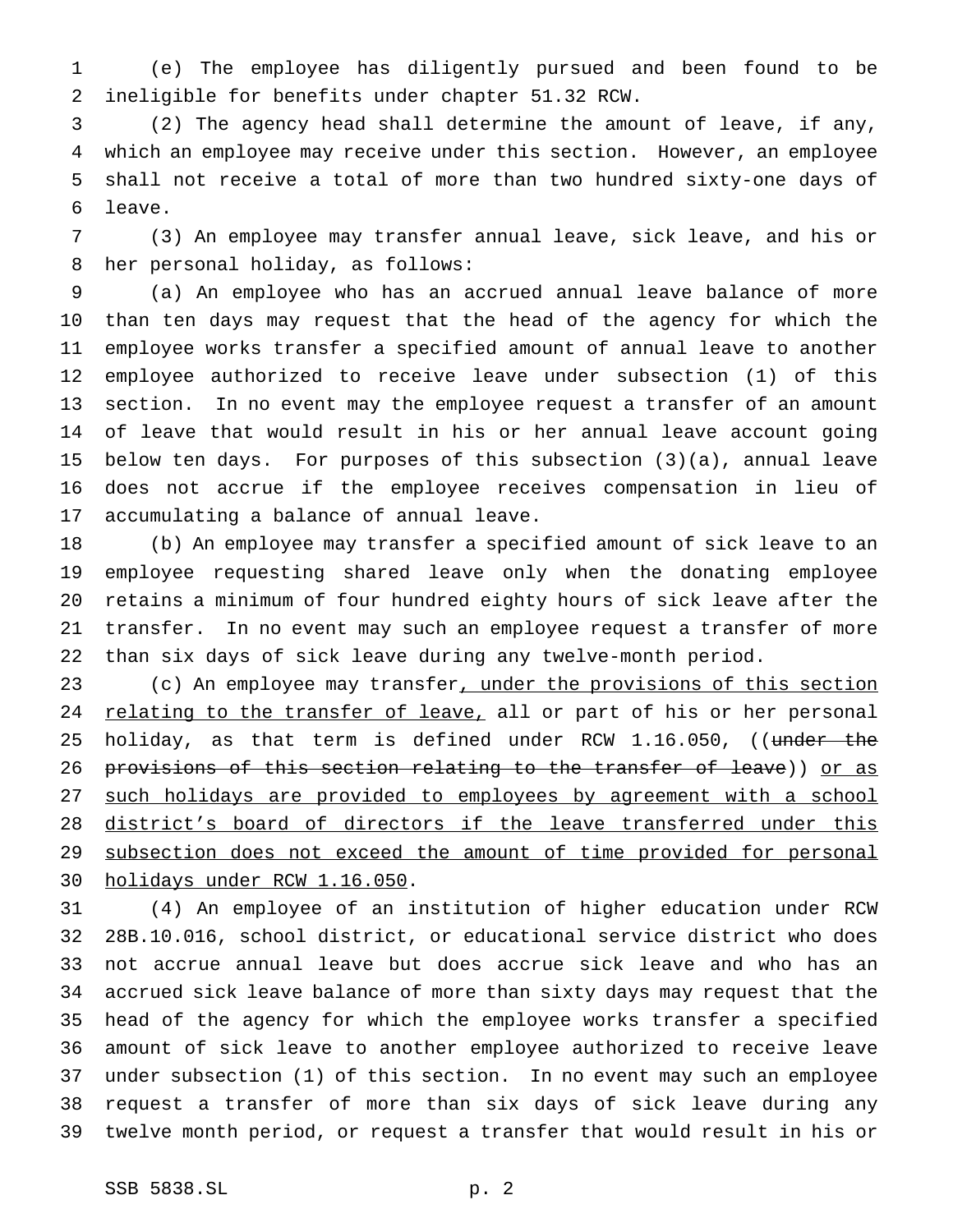her sick leave account going below sixty days. Transfers of sick leave under this subsection are limited to transfers from employees who do not accrue annual leave. Under this subsection, "sick leave" also includes leave accrued pursuant to RCW 28A.400.300(2) or 28A.310.240(1) with compensation for illness, injury, and emergencies.

 (5) Transfers of leave made by an agency head under subsections (3) and (4) of this section shall not exceed the requested amount.

 (6) Leave transferred under this section may be transferred from employees of one agency to an employee of the same agency or, with the approval of the heads of both agencies, to an employee of another state agency. However, leave transferred to or from employees of school districts or educational service districts is limited to transfers to or from employees within the same employing district.

 (7) While an employee is on leave transferred under this section, he or she shall continue to be classified as a state employee and shall receive the same treatment in respect to salary, wages, and employee benefits as the employee would normally receive if using accrued annual leave or sick leave.

 (a) All salary and wage payments made to employees while on leave transferred under this section shall be made by the agency employing the person receiving the leave. The value of leave transferred shall be based upon the leave value of the person receiving the leave.

 (b) In the case of leave transferred by an employee of one agency to an employee of another agency, the agencies involved shall arrange for the transfer of funds and credit for the appropriate value of leave.

 (i) Pursuant to rules adopted by the office of financial management, funds shall not be transferred under this section if the transfer would violate any constitutional or statutory restrictions on the funds being transferred.

 (ii) The office of financial management may adjust the appropriation authority of an agency receiving funds under this section only if and to the extent that the agency's existing appropriation authority would prevent it from expending the funds received.

 (iii) Where any questions arise in the transfer of funds or the adjustment of appropriation authority, the director of financial management shall determine the appropriate transfer or adjustment.